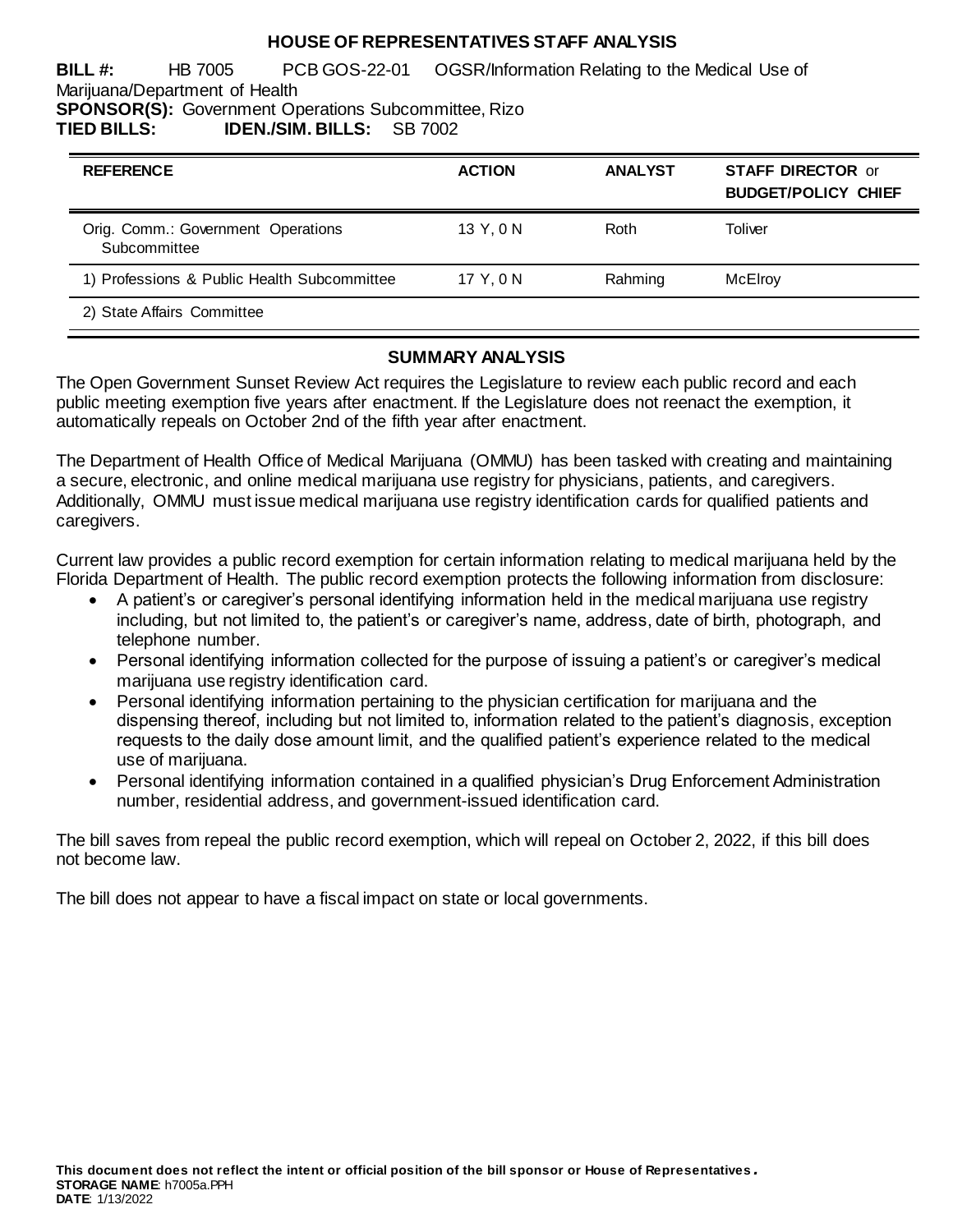### **FULL ANALYSIS**

## **I. SUBSTANTIVE ANALYSIS**

## A. EFFECT OF PROPOSED CHANGES:

## **Background**

#### Open Government Sunset Review Act

The Open Government Sunset Review Act (Act)<sup>1</sup> sets forth a legislative review process for newly created or substantially amended public record or public meeting exemptions. It requires an automatic repeal of the exemption on October 2nd of the fifth year after creation or substantial amendment, unless the Legislature reenacts the exemption.<sup>2</sup>

The Act provides that a public record or public meeting exemption may be created or maintained only if it serves an identifiable public purpose. In addition, it may be no broader than is necessary to meet one of the following purposes:

- Allow the state or its political subdivisions to effectively and efficiently administer a governmental program, which administration would be significantly impaired without the exemption.
- Protect sensitive personal information that, if released, would be defamatory or would jeopardize an individual's safety; however, only the identity of an individual may be exempted under this provision.
- Protect trade or business secrets. $3$

If, and only if, in reenacting an exemption that will repeal, the exemption is expanded (essentially creating a new exemption), then a public necessity statement and a two-thirds vote for passage are required.<sup>4</sup> If the exemption is reenacted with grammatical or stylistic changes that do not expand the exemption, if the exemption is narrowed, or if an exception to the exemption is created then a public necessity statement and a two-thirds vote for passage are not required.

#### Department of Health (DOH)

The purpose of DOH is to protect and promote the health of all residents and visitors in Florida.<sup>5</sup> Under current law, DOH must: <sup>6</sup>

- Identify, diagnose, and conduct surveillance of diseases and health conditions in the state and accumulate the health statistics necessary to establish trends.
- Implement interventions that prevent or limit the impact or spread of diseases and health conditions.
- Collect, manage, and analyze vital statistics and other health data to inform the public and formulate public health policy and planning.
- Maintain and coordinate preparedness for and responses to public health emergencies in the state.
- Provide or ensure the provision of quality health care and related services to identified populations in the state.
- Regulate environmental activities that have a direct impact on public health in the state.
- Regulate health practitioners for the preservation of the health, safety, and welfare of the public.

#### Office of Medical Marijuana Use

j <sup>1</sup> S. 119.15, F.S.

<sup>2</sup> S. 119.15(3), F.S.

 $3$  S. 119.15(6)(b), F.S.

<sup>4</sup> Art. I, s. 24(c), Fla. Const.

<sup>5</sup> S. 20.43(1), F.S.

 $6$  S. 20.43(1)(a)-(g), F.S.

**STORAGE NAME**: h7005a.PPH **PAGE: 2 DATE**: 1/13/2022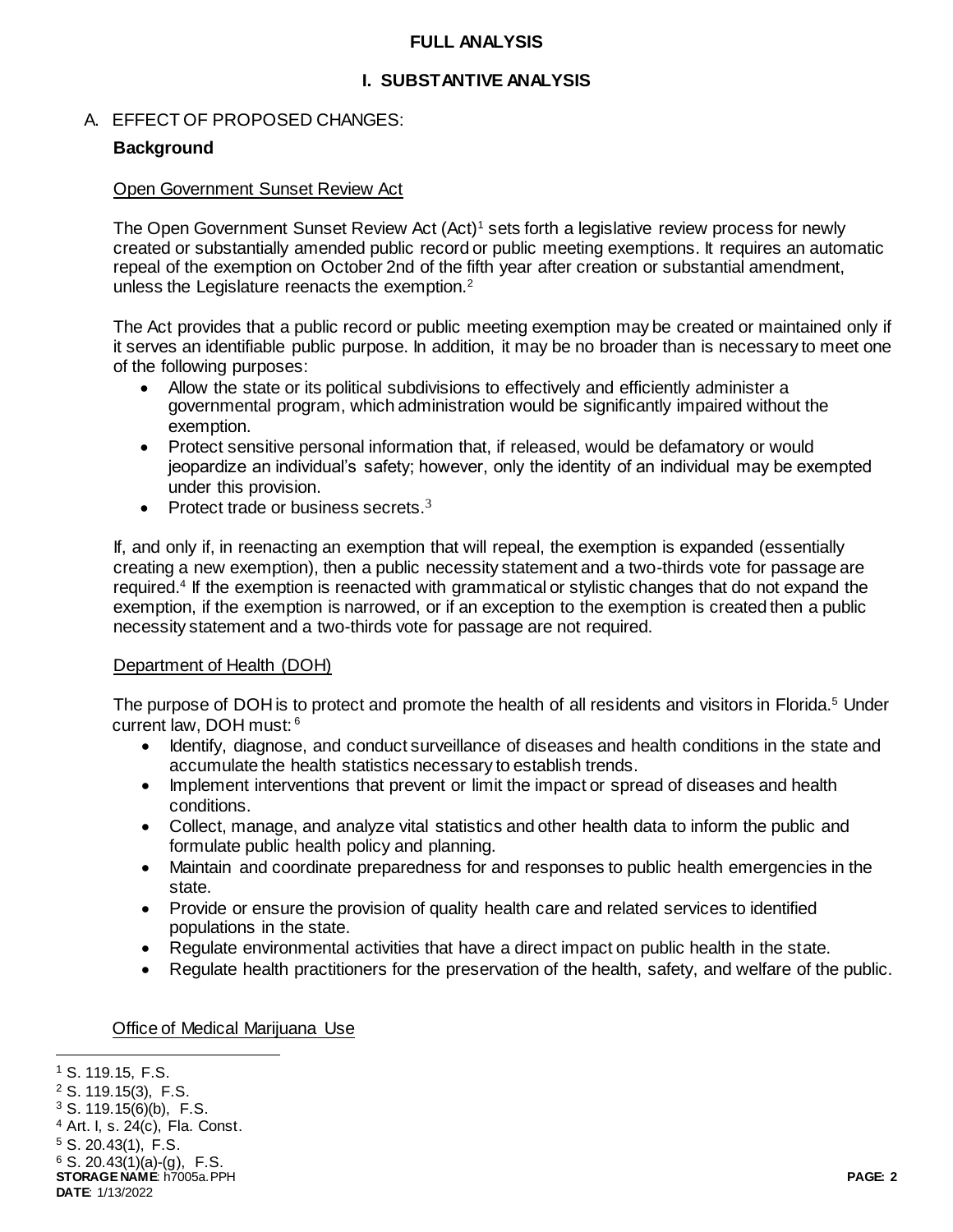The Department of Health Office of Medical Marijuana Use (OMMU) is responsible for the statewide implementation and oversight of medical marijuana. This includes the development and implementation of DOH's rules for medical marijuana, oversight of the database of ordering physicians and qualified patients (Medical Marijuana Use Registry), patient and caregiver identification cards and licensure of businesses authorized to provide low-THC cannabis and medical marijuana to qualified patients.

### Medical Marijuana Use Registry

OMMU has been tasked with creating and maintaining a secure, electronic, and online medical marijuana use registry for physicians, patients, and caregivers. <sup>7</sup> The medical marijuana use registry must be accessible to law enforcement agencies, qualified physicians, and medical marijuana treatment centers (MMTC) to verify the authorization of a qualified patient<sup>8</sup> or a caregiver<sup>9</sup> to possess marijuana or a marijuana delivery device and to record the marijuana or marijuana delivery device dispensed.<sup>10</sup> The medical marijuana use registry must also be accessible to practitioners licensed to prescribe prescription drugs to ensure proper care for patients before medications that may interact with the medical use of marijuana are prescribed.<sup>11</sup> OMMU must determine whether an individual is a resident of Florida for the purpose of registration of qualified patients and caregivers in the medical marijuana use registry.<sup>12</sup>

OMMU may suspend or revoke the registration of a qualified patient or caregiver if the qualified patient or caregiver:<sup>13</sup>

- Provides misleading, incorrect, false, or fraudulent information to OMMU;
- Obtains a supply of marijuana in an amount greater than the amount authorized by the physician certification;
- Falsifies, alters, or otherwise modifies an identification card;
- Fails to timely notify OMMU of any changes to his or her qualified patient status; or
- Violates the requirements of Florida statute or rule regarding the use of medical marijuana.

Additionally, OMMU:

- Must immediately suspend the registration of a qualified patient or caregiver charged with a violation of the Florida Comprehensive Drug Abuse Prevention and Control Act<sup>14</sup> until final disposition of any alleged offense.<sup>15</sup>
- May revoke the registration of a qualified patient or caregiver who cultivates marijuana or who acquires, possesses, or delivers marijuana from any person or entity other than a MMTC.<sup>16</sup>
- Must revoke the registration of a qualified patient, and the patient's associated caregiver, upon notification that the patient no longer meets the criteria of a qualified patient.<sup>17</sup>

Use Registry Identification Cards

 $\overline{a}$ 

 $7$  S. 381.986(5)(a), F.S.

<sup>&</sup>lt;sup>8</sup> The term "qualified patient" means a resident of this state who has been added to the medical marijuana use registry by a qualified physician to receive marijuana or a marijuana delivery device for a medical use and who has a qualified patient identification card. S. 381.986(1)(l), F.S.

<sup>&</sup>lt;sup>9</sup> The term "caregiver" means a resident of this state who has agreed to assist with a qualified patient's medical use of marijuana, has a caregiver identification card, and meets the requirements of s. 381.986(6), F.S. S. 381.986(1)(a), F.S. <sup>10</sup> S. 381.986(5)(a), F.S.

 $11$  *Id.* 

<sup>12</sup> S. 381.986(5)(b), F.S.

<sup>13</sup> S. 381.986(5)(c), F.S.

<sup>14</sup> Ch. 893, F.S.

<sup>15</sup> S. 381.986(5)(d)-(e), F.S.

<sup>16</sup> S. 381.986(5)(f), F.S.

<sup>17</sup> S. 381.986(5)(g), F.S.

**STORAGE NAME**: h7005a.PPH **PAGE: 3 DATE**: 1/13/2022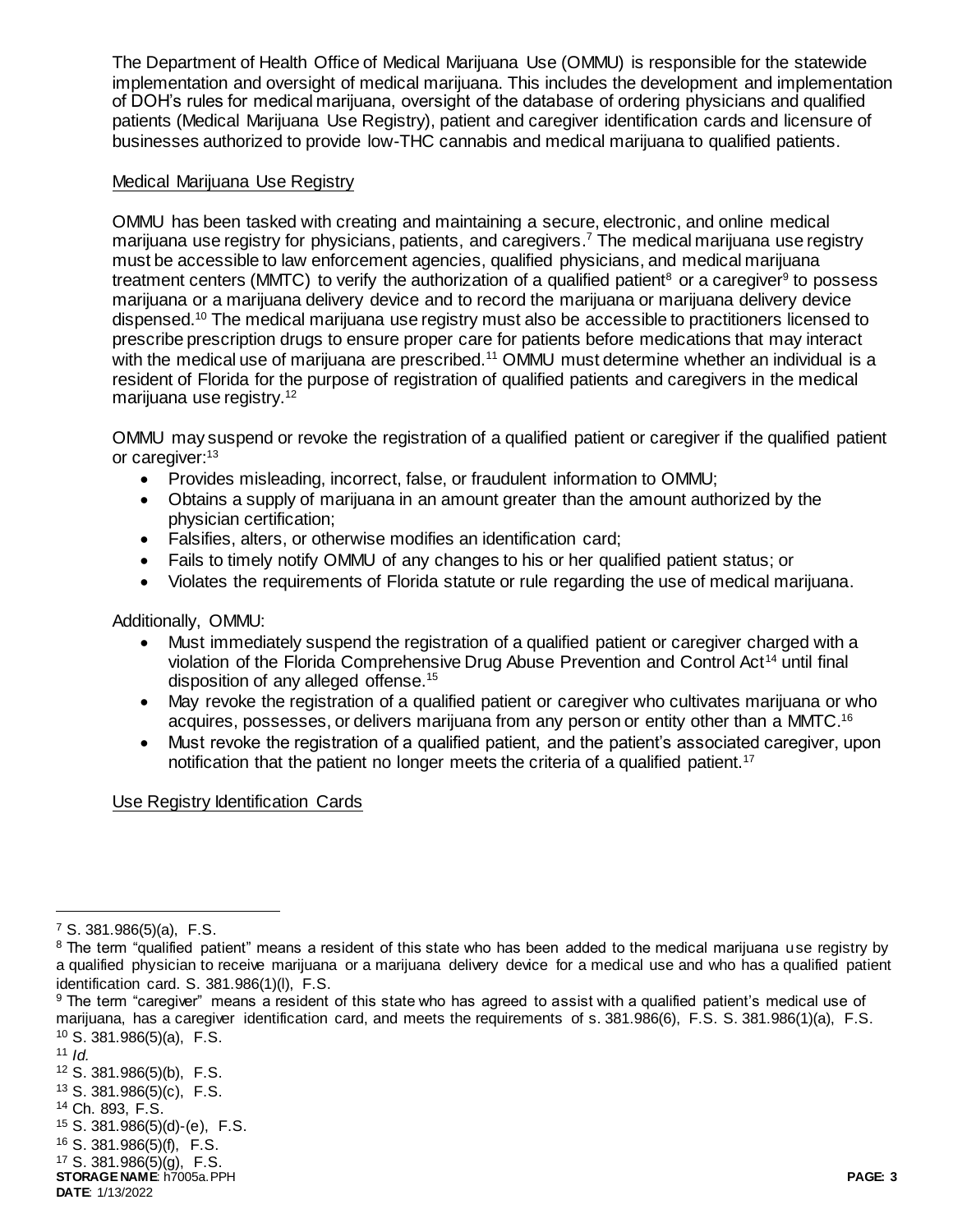OMMU must issue medical marijuana use registry identification cards for qualified patients and caregivers who are residents of Florida. Identification cards must be renewed annually and must include, at a minimum:<sup>18</sup>

- The name, address, and date of birth of the qualified patient or caregiver.
- A full-face, passport-type, color photograph of the qualified patient or caregiver.
- Identification as a qualified patient or a caregiver.
- The unique numeric identifier used for the qualified patient in the medical marijuana use registry.
- For a caregiver, the name and unique numeric identifier of the caregiver and the qualified patient or patients that the caregiver is assisting.
- The expiration date of the identification card.

Applications for identification cards must be submitted on a form prescribed by OMMU, and OMMU may charge a reasonable fee associated with the issuance, replacement, and renewal of identification cards.<sup>19</sup> A qualified patient or caregiver must return his or her identification card to OMMU within five business days after revocation.<sup>20</sup>

### Physician Certification

A qualified physician<sup>21</sup> may issue a physician certification only if the qualified physician: $22$ 

- Conducted a physical examination while physically present in the same room as the patient and a full assessment of the medical history of the patient.
- $\bullet$  Diagnosed the patient with at least one qualifying medical condition.<sup>23</sup>
- Determined that the medical use of marijuana would likely outweigh the potential health risks for the patient.
- Determined whether the patient is pregnant.
- Reviewed the patient's controlled drug prescription history in the prescription drug monitoring program database.<sup>24</sup>
- Reviewed the medical marijuana use registry and confirmed that the patient does not have an active physician certification from another qualified physician.
- Registered as the issuer of the physician certification for the named qualified patient on the medical marijuana use registry in an electronic manner.
- Obtains the voluntary and informed written consent of the patient for medical use of marijuana each time the qualified physician issues a physician certification for the patient.

## Public Record Exemption under Review

In 2017, the Legislature expanded a public record exemption that protected certain personal identifying information relating to medical marijuana held by DOH. The information is confidential and exempt<sup>25</sup> from public disclosure. The public record exemption protects the following information from disclosure:

 $\overline{a}$ 

**STORAGE NAME**: h7005a.PPH **PAGE: 4 DATE**: 1/13/2022 <sup>25</sup> There is a difference between records the Legislature designates exempt from public record requirements and those the Legislature deems confidential and exempt. A record classified as exempt from public disclosure may be disclosed under certain circumstances. *See WFTV, Inc. v. Sch. Bd. of Seminole*, 874 So.2d 48, 53 (Fla. 5th DCA 2004), *review denied* 892 So.2d 1015 (Fla. 2004); *City of Riviera Beach v. Barfield*, 642 So.2d 1135 (Fla. 4th DCA 1994); *Williams v. City of Minneola*, 575 So.2d 683, 687 (Fla. 5th DCA 1991). If the Legislature designates a record as confidential and exempt from public disclosure, such record may not be released, by the custodian of public records, to anyone other than the persons or entities specifically designated in statute. *See* Attorney General Opinion 85-62 (Aug. 1, 1985).

<sup>18</sup> S. 381.986(7)(a)1.-6., F.S.

<sup>19</sup> S. 381.986(7)(d), F.S.

 $20$  S. 381.986(7)(e), F.S.

 $21$  The term "qualified physician" means a person who holds an active, unrestricted license as an allopathic physician under chapter 458 or as an osteopathic physician under chapter 459 and is in compliance with the physician education requirements of subsection s. 381.986(3), F.S. S. 381.986(1)(m), F.S.

<sup>22</sup> S. 381.986(4)(a), F.S.

<sup>23</sup> A list of qualifying medical conditions are found in s. 381.986(2), F.S.

<sup>&</sup>lt;sup>24</sup> The prescription drug monitoring program database was established pursuant to s. 893.055, F.S.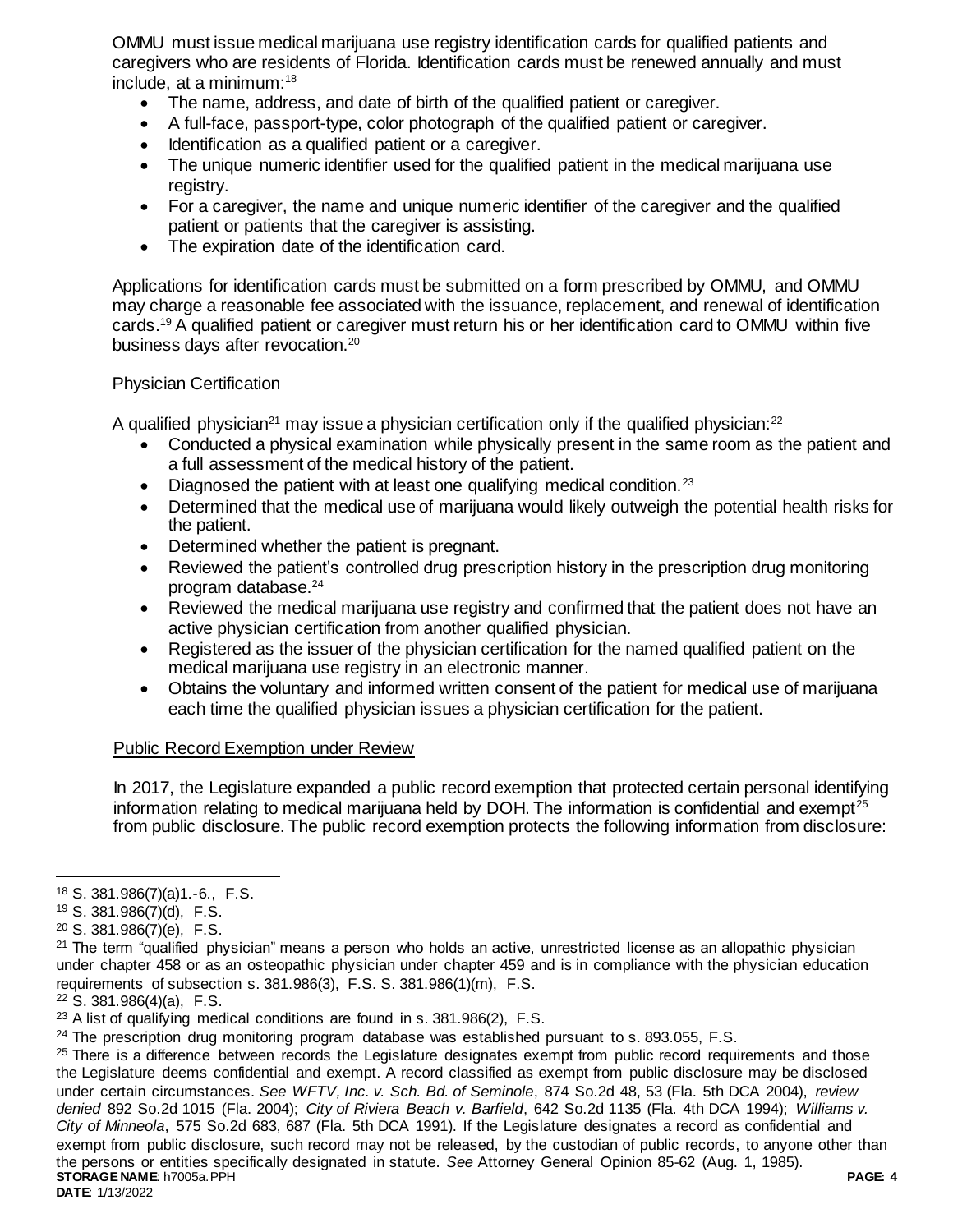- A patient's or caregiver's personal identifying information held in the medical marijuana use registry including, but not limited to, the patient's or caregiver's name, address, date of birth, photograph, and telephone number.
- Personal identifying information collected for the purpose of issuing a patient's or caregiver's medical marijuana use registry identification card.
- Personal identifying information pertaining to the physician certification for marijuana and the dispensing thereof, including but not limited to, information related to the patient's diagnosis, exception requests to the daily dose amount limit, and the qualified patient's experience related to the medical use of marijuana.
- A qualified physician's Drug Enforcement Administration number, residential address, and government-issued identification card.

DOH must allow the following entities to access the confidential and exempt information in the medical marijuana use registry:<sup>26</sup>

- A law enforcement agency that is investigating a violation of law regarding marijuana in which the subject of the investigation claims an exception.<sup>27</sup>
- A MMTC approved by DOH, which is attempting to verify the authenticity of a physician certification for marijuana, including whether the certification had been previously filled and whether the certification was issued for the person attempting to have it filled.<sup>28</sup>
- A physician who has issued a certification for marijuana for the purpose of monitoring the patient's use of such marijuana or for the purpose of determining, before issuing a certification for marijuana, whether another physician has issued a certification for the patient's use of marijuana.<sup>29</sup>
- A practitioner licensed to prescribe prescription medications to ensure proper care of a patient before prescribing medication to that patient which may interact with marijuana.
- An employee of DOH for the purposes of maintaining the registry and periodic reporting or disclosure of information that has been redacted to exclude personal identifying information.
- An employee of DOH for the purposes of reviewing physician registration and the issuance of physician certifications to monitor practices that could facilitate unlawful diversion or the misuse of marijuana or a marijuana delivery device.
- The DOH's relevant health care regulatory boards responsible for the licensure, regulation, or discipline of a physician if he or she is involved in a specific investigation of a violation of medical use of marijuana. 30
- The Consortium for Medical Marijuana Clinical Outcomes Research.<sup>31</sup>
- A person engaged in bona fide research. $32$

DOH must also allow access to the confidential and exempt information pertaining to the physician certification for marijuana and the dispensing thereof, whether in the registry or otherwise held by DOH, to a DOH employee for the purpose of approving or disapproving a request for an exception to the daily dose amount limit for a qualified patient, and to the Consortium for Medical Marijuana Clinical Outcomes Research for the purpose of conducting research regarding the medical use of marijuana.<sup>33</sup>

 $\overline{a}$ 

<sup>30</sup> *See* s. 381.986, F.S.

- To submit a research plan to DOH which specifies the exact nature of the information requested and the intended use of the information;
- To maintain the confidentiality of the records or information if personal identifying information is made available to the researcher;

<sup>26</sup> S. 381.987(2), F.S.

 $27$  A law enforcement agency cannot access information related to a patient's diagnosis.

<sup>28</sup> A MMTC cannot access information related to a patient's diagnosis.

 $29$  The physician may access the confidential and exempt information only for the patient for whom he or she has issued a certification or is determining whether to issue a certification for the use of marijuana.

<sup>31</sup> The Consortium for Medical Marijuana Clinical Outcomes Research is established in s. 1004.4351(4), F.S. <sup>32</sup> In order to engage in bona fide research, the person must agree:

To destroy any confidential and exempt records or information obtained after the research is concluded; and

Not to contact, directly or indirectly, for any purpose, a patient or physician whose information is in the registry.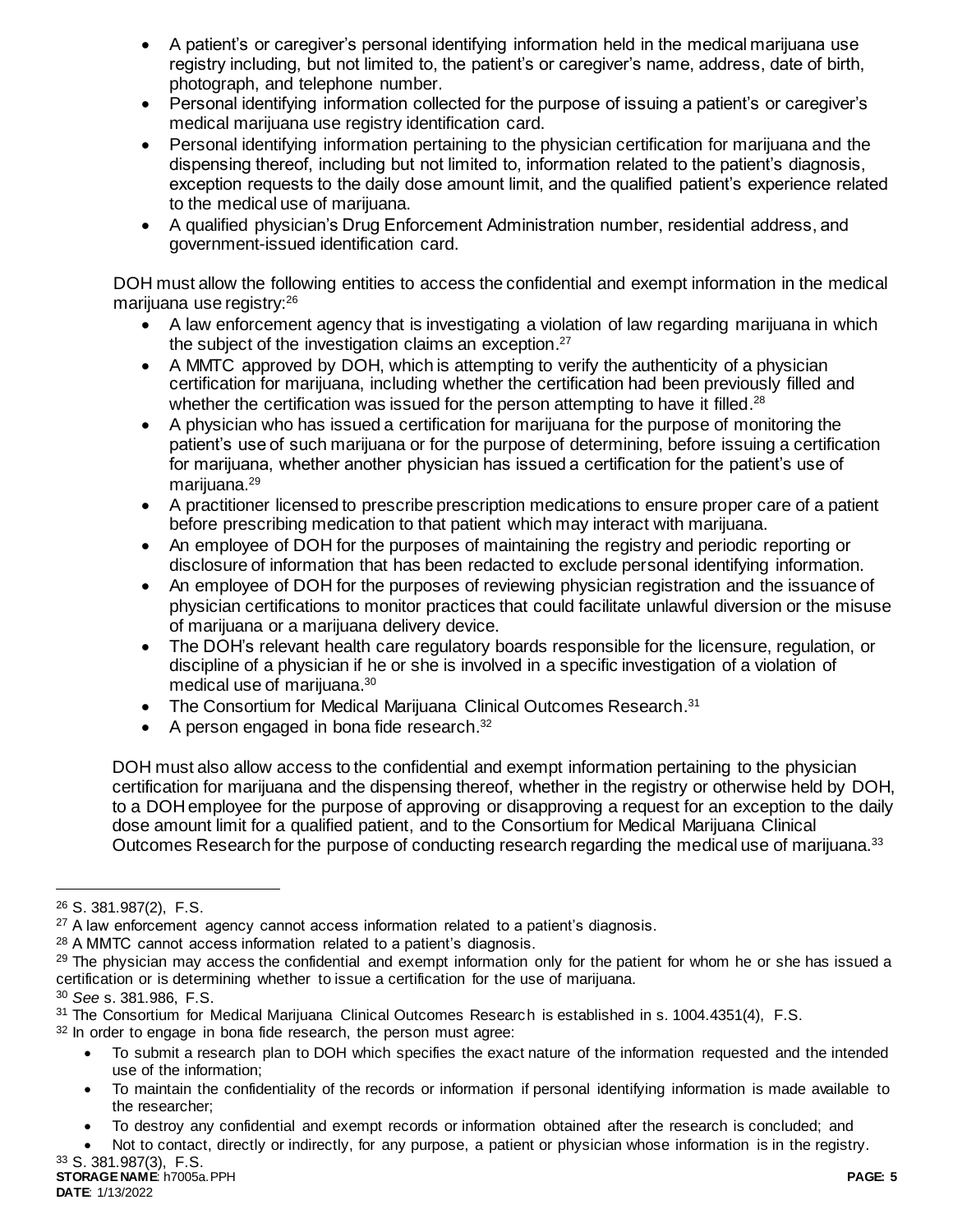All confidential and exempt information released by DOH remains confidential and exempt, and a person who receives access to such information must maintain the confidential and exempt status of the information received.<sup>34</sup> A person who willfully and knowingly violates the public records exemption for personal identifying information relating to medical marijuana held by DOH commits a felony of the third degree. 35

The 2017 public necessity statement<sup>36</sup> for the exemption states the following:

The choice made by a physician to certify, and by his or her patient to use, marijuana to treat the patient's medical condition or symptoms and the choice made by a caregiver to assist a qualifying patient with the medical use of marijuana is a personal and private matter between such parties. The availability of such information could make the public aware of both the patient's use of marijuana and the patient's diseases or other medical conditions for which the patient is using marijuana. The knowledge of the patient's use of marijuana, the knowledge that the physician certified the use of marijuana, the knowledge of the patient's diseases or other medical conditions, and the knowledge that a caregiver is assisting a patient with the medical use of marijuana could be used to embarrass, humiliate, harass, or discriminate against the patient, the caregiver, or the physician. This information could be used as a discriminatory tool by an employer who disapproves of the patient's use of marijuana, the caregiver's assistance in the use of marijuana, or the physician certification of such use.<sup>37</sup>

Pursuant to the Open Government Sunset Review Act, the exemption will repeal on October 2, 2022, unless saved from repeal by the Legislature.<sup>38</sup>

During the 2021 interim, subcommittee staff<sup>39</sup> met with staff from DOH. DOH staff stated they had not had any issues interpreting or applying the exemption and that they were unaware of the existence of any complaints concerning the exemption. Further, DOH staff stated that there have been no legal challenges concerning the exemption. Between January 1, 2018, and August 31, 2021, the OMMU staff has received approximately 644 requests for the confidential and exempt information contained in the medical marijuana use registry. This total consists of approximately 71 subpoenas for patient medical records and 573 requests for customized medical marijuana use registry data. As such, DOH staff recommended that the exemption be reenacted as is.

## **Effect of the Bill**

The bill removes the scheduled repeal date of the public record exemption for certain personal identifying information relating to medical marijuana held by DOH, thereby reenacting the public record exemption. The bill also makes non-substantive technical changes to the statute and removes language permitting DOH to protect additional records at its discretion.

## B. SECTION DIRECTORY:

**Section 1:** Amends s. 381.987, F.S., to save from repeal the public record exemption for personal identifying information relating to medical marijuana held by the department.

**Section 2:** Provides an effective date of October 1, 2022.

# **II. FISCAL ANALYSIS & ECONOMIC IMPACT STATEMENT**

 $36$  Art. I, s. 24(c), Fla. Const., requires each public record exemption "state with specificity the public necessity justifying the exemption."

**DATE**: 1/13/2022

l <sup>34</sup> S. 381.987(4), F.S.

<sup>35</sup> S. 381.987(5), F.S. A third degree felony is punishable by up to 5 years imprisonment or a fine up to \$5,000.

<sup>37</sup> Ch. 2017-231, L.O.F.

<sup>38</sup> S. 381.987(6), F.S.

**STORAGE NAME**: h7005a.PPH **PAGE: 6** <sup>39</sup> Government Operations Subcommittee, Florida House of Representatives.